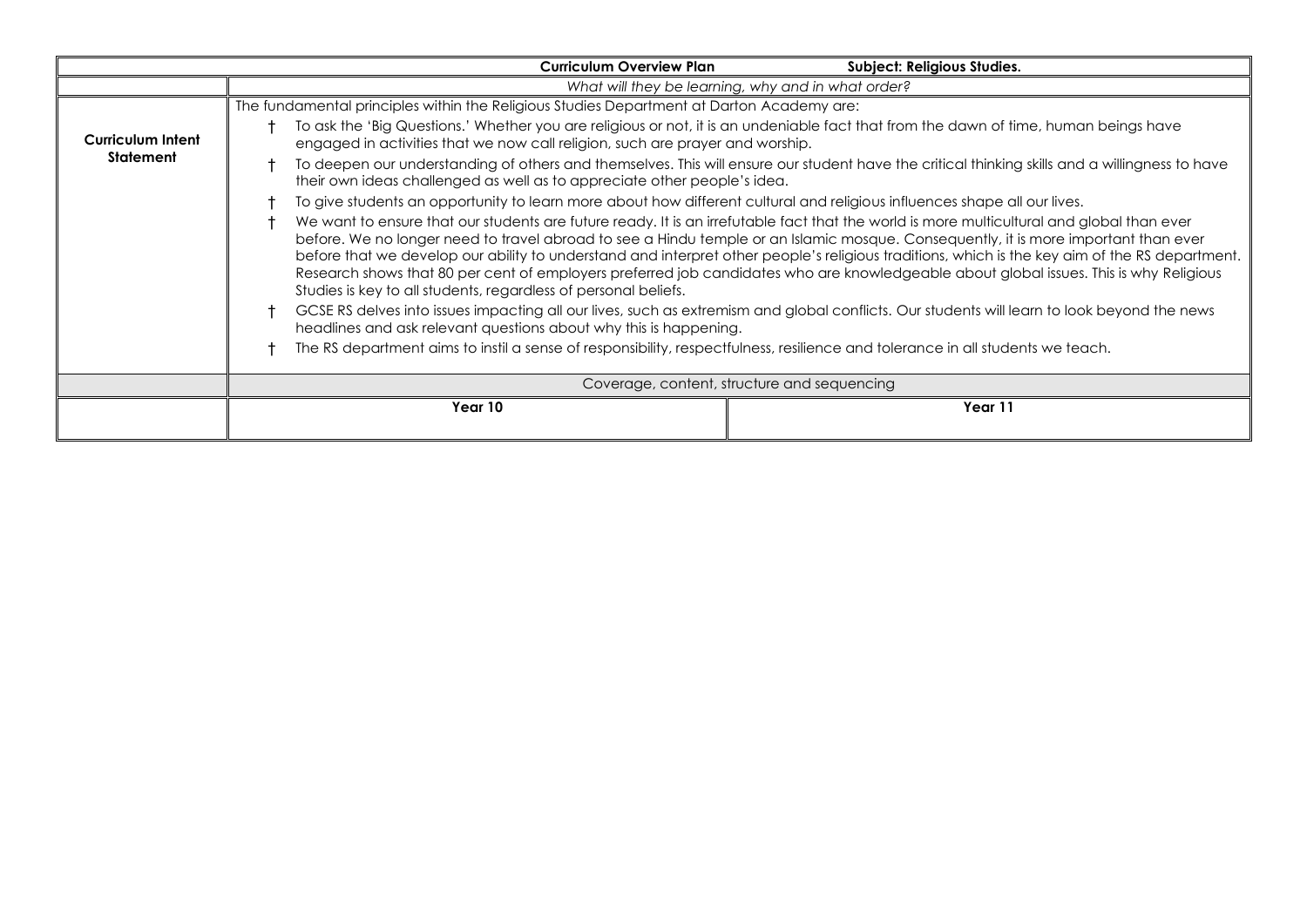| <b>Expert Students</b>  | Area of study 1 - Religion, ethics and philosophy through Christianity.       | Area of study 1 - Religion, ethics and philosophy through Christianity.         |
|-------------------------|-------------------------------------------------------------------------------|---------------------------------------------------------------------------------|
|                         | <b>Section 1: Christian Beliefs.</b>                                          | Section 2: Marriage and the family.                                             |
| Key Learning:           | This section gives students a good understanding of the history and           | In this section students will look at the issues surrounding marriage and       |
| knowledge               | nature of Christianity. Exploring issues such as evil and suffering in the    | divorce. To help them understand why marriage is important to many              |
| and skills including    | world as well as the concept of the Trinity and Christian eschatology.        | people as well as assessing the reasons people may get divorced.                |
| local context           | We will delve into the past and study the incarnation as well as the          | Students are taught about different types of sexual relationships together      |
|                         | Passion, which will help students to understand the nature of salvation.      | with divergent Christian views. We also cover, support for families as well as  |
|                         |                                                                               | family planning and contraception. A key issue in society today is equality     |
| Assessment:             | Section 3: Living a Christian life.                                           | of the sexes, and this is something we also explore.                            |
| How will you assess the | This section examines Christianity today. We will study the role              |                                                                                 |
| impact of teaching?     | Christianity plays in people's lives. Students will assess the impact of      | Section 4: Matters of life and death.                                           |
|                         | religion on Christian life, through worship, prayer, pilgrimage and the       | Matters of life and death is a captivating section as we will examine the       |
|                         | sacraments. This section also asked questions about the future of the         | origins and value of the universe. Looking at scientific views of creation      |
|                         | Christian Church as well as ask why as of 2019 Christians are now the         | such as the Big Bang as well as the evidence to support it e.g., Redshift,      |
|                         | most persecuted religious group in the world. This area of study aims to      | Cosmic background radiation. We then ask questions of the Christian             |
|                         | give students a foundation to build on with regards to sections 2 and 4.      | creation story as shown in Genesis 1.                                           |
|                         | We also aim to dispel some myths surrounding Christians and                   | We follow this up by discussing Darwin and evolution, to determine the          |
|                         | Christianity as well as give students a better understanding of               | origin and value of human life as well as the ideas around life after death.    |
|                         | Christianity and Christians in the world today.                               | This leads directly into issues around abortion and euthanasia, which are       |
|                         |                                                                               | always very topical subjects. Finally, student's analysis the natural world     |
|                         | Area of study 2 - Religious, peace and conflict through Islam.                | and how important it is for use to look after it, to enable us to pass it on to |
|                         | Section 1: Muslim Beliefs.                                                    | future generations.                                                             |
|                         | This section gives a fascinating look into the different beliefs of Muslims,  |                                                                                 |
|                         | both Sunni and Shi'a. These beliefs govern all aspects of a Muslims life      | Area of study 2 - Religious, peace and conflict through Islam.                  |
|                         | and are therefore fundamental in gaining an understanding of Islam            | Section 2: Crime and punishment.                                                |
|                         | today. Students will explore the 'Six beliefs of Sunni Islam,' as well as the | In section 4, crime and punishment, we investigate aspects of the law,          |
|                         | 'Five roots of Usul ad-Din' in Shi'a Islam. This section will give students   | both Shari'ah as well as the law in the UK. Students are able to learn about    |
|                         | the opportunity to analyse concepts such as, Risalah, Malaikah, Al-           | the idea and need for justice and forgiveness. We evaluate crime and the        |
|                         | Qadr, Akhirah, as well as many more.                                          | causes of crime. Which leads us to the aims of punishment, the treatment        |
|                         |                                                                               | of criminals and finally the death penalty.                                     |
|                         | Section 3: Living a Muslim life.                                              |                                                                                 |
|                         | In this section we will explore the celebrations and commemorations           | Section 4: Peace and conflict.                                                  |
|                         | practiced by Muslims in the world today. For example, Eid ul-Adha, Eid        | The last section looks at peace and conflict with the aim to clear up any       |
|                         | ul-Fitr, Ashura and Eid-ul-Ghadeer. Students will also gain an insight to     | myths about Islam and terrorism. We evaluate Muslim roles and attitudes         |
|                         |                                                                               |                                                                                 |
|                         | the importance of giving to others when studying Zakah and Khums.             | toward peace and peacemaking, as well as attitudes to conflict. This            |
|                         | We will cover the key elements of the Five Pillars, Shahadah, Salah,          | section analyses the Just War theory and Holy War, also known as the            |
|                         | Sawm, Zakah and Hajj. Importantly, we will dispel the misconceptions          | lesson jihad. We debate the rights and wrongs of having weapons of mass         |
|                         | surrounding 'jihad.'                                                          | destruction in the world today. We don't just analyse conflict on a global      |
|                         |                                                                               | scale, we look at issues around domestic violence and honour-based              |
|                         |                                                                               | killings.                                                                       |
|                         |                                                                               |                                                                                 |